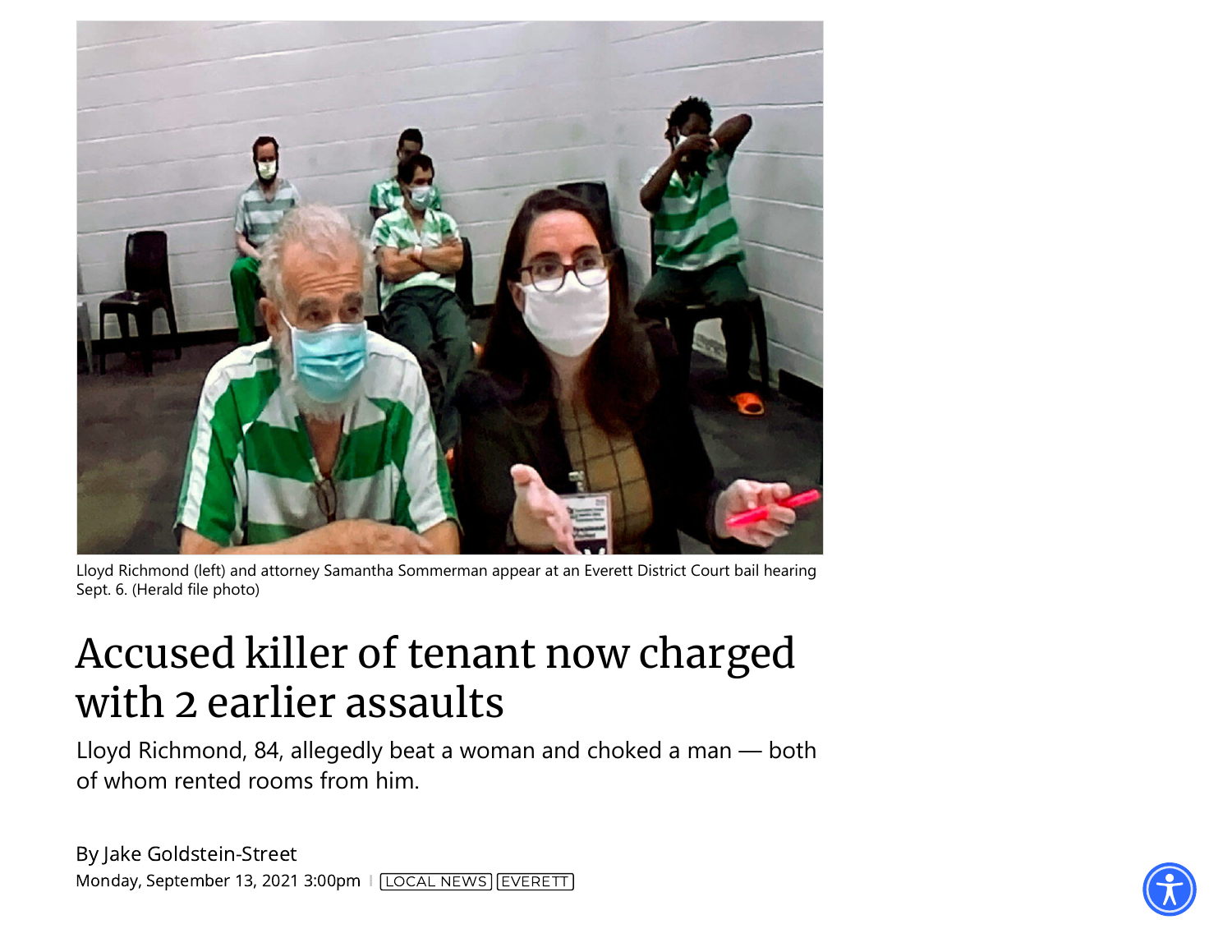EVERETT — An 84-year-old landlord, jailed with \$1 million bail for allegedly killing a tenant, now faces charges that he assaulted two of his other renters. His bail has been increased.

Lloyd Richmond was charged Friday in Snohomish County Superior Court with two counts of second-degree assault stemming from two incidents in 2019.

In mid-September of that year, Richmond allegedly beat a woman with a tire wrench. About a month later, he allegedly grabbed a tenant by the throat.

In the first incident, Richmond was giving the woman, who was a tenant, a ride home when he stopped on 63rd Avenue SE to check on his boat, according to the charges. The landlord then reportedly told her to get out of the car and pepper-sprayed her.

She tried to run, but Richmond forced her to the ground and hit her with a metal object, she told police. The woman said her hands were injured from trying to defend herself.

The alleged assault was broken up when a witness heard the woman screaming. The witness found the victim lying face down on the ground with Richmond reportedly straddling her with a metal object in his hand. Another witness told police he saw the suspect holding the woman's neck in one hand. Richmond had a metal folding tire wrench in his hand, the witness reported, according to court documents.

One of the witnesses told Richmond to get off the woman. He complied and the woman was able to get away.

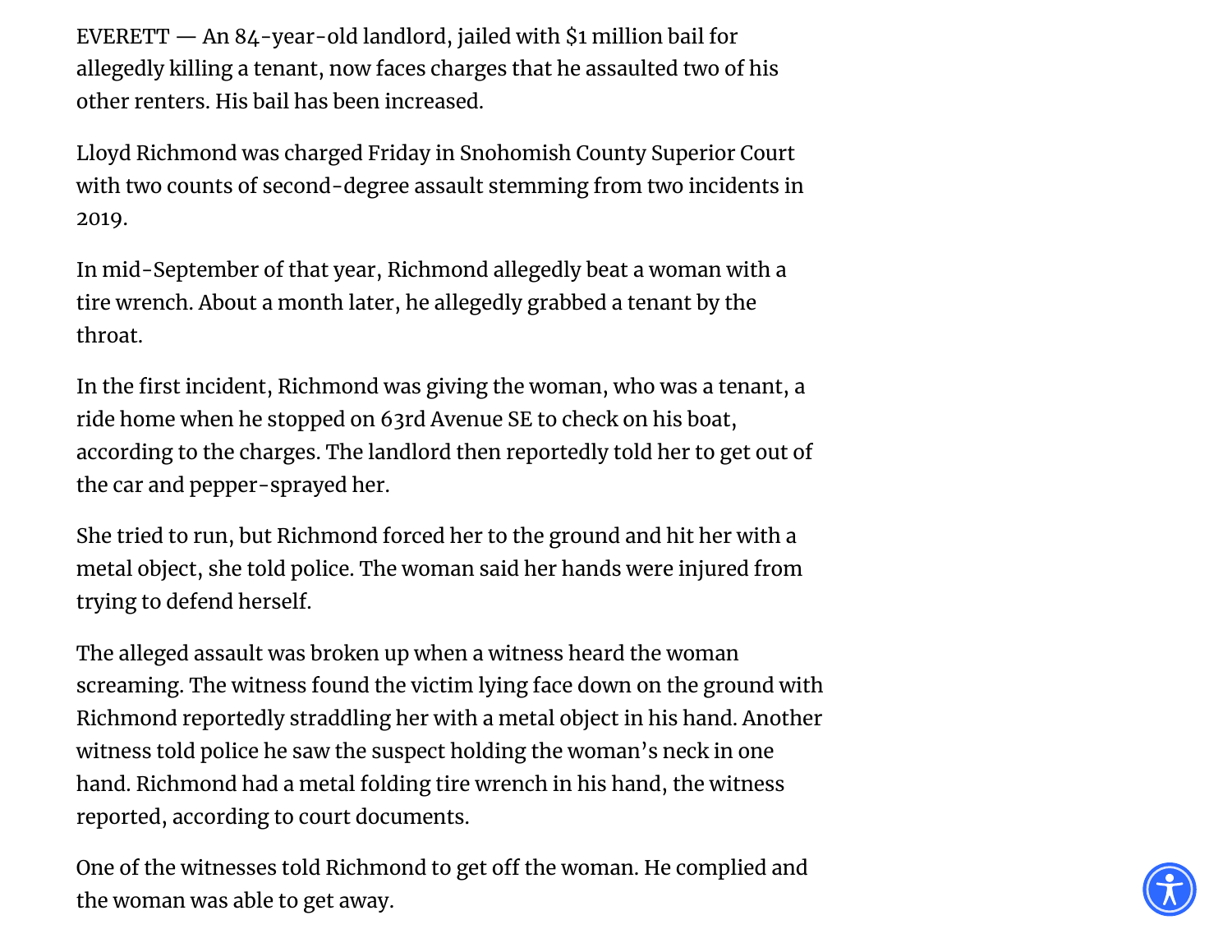Police say Richmond acknowledged assaulting his tenant, telling officers he "just broke."

Two days after that alleged attack, the woman filed for a domestic violence protection order against Richmond in superior court.

"I am afraid for my life, he tried to kill me, " the woman wrote in the petition for the protection order.

The restraining order was granted.

The second new charge stems from an episode just over a month later. The victim told police he got into an argument with his landlord at Richmond's house in the 8800 block of Del Campo Drive near Everett, according to court papers. He rents multiple rooms in the home to tenants.

While arguing, Richmond allegedly grabbed and squeezed the victim's throat and pushed him against a wall. The man said it was hard to breathe while Richmond was holding his throat. A Snohomish County sheriff's deputy noticed two red lacerations on the man's neck, according to the charges.

A witness confirmed the victim's allegations in a written statement to police.

Richmond acknowledged there was an argument but denied assaulting him, according to court papers.

The 84-year-old was arrested earlier this month for investigation of second-degree murder and first-degree assault. He is accused of killing one of his tenants in late August after an argument.

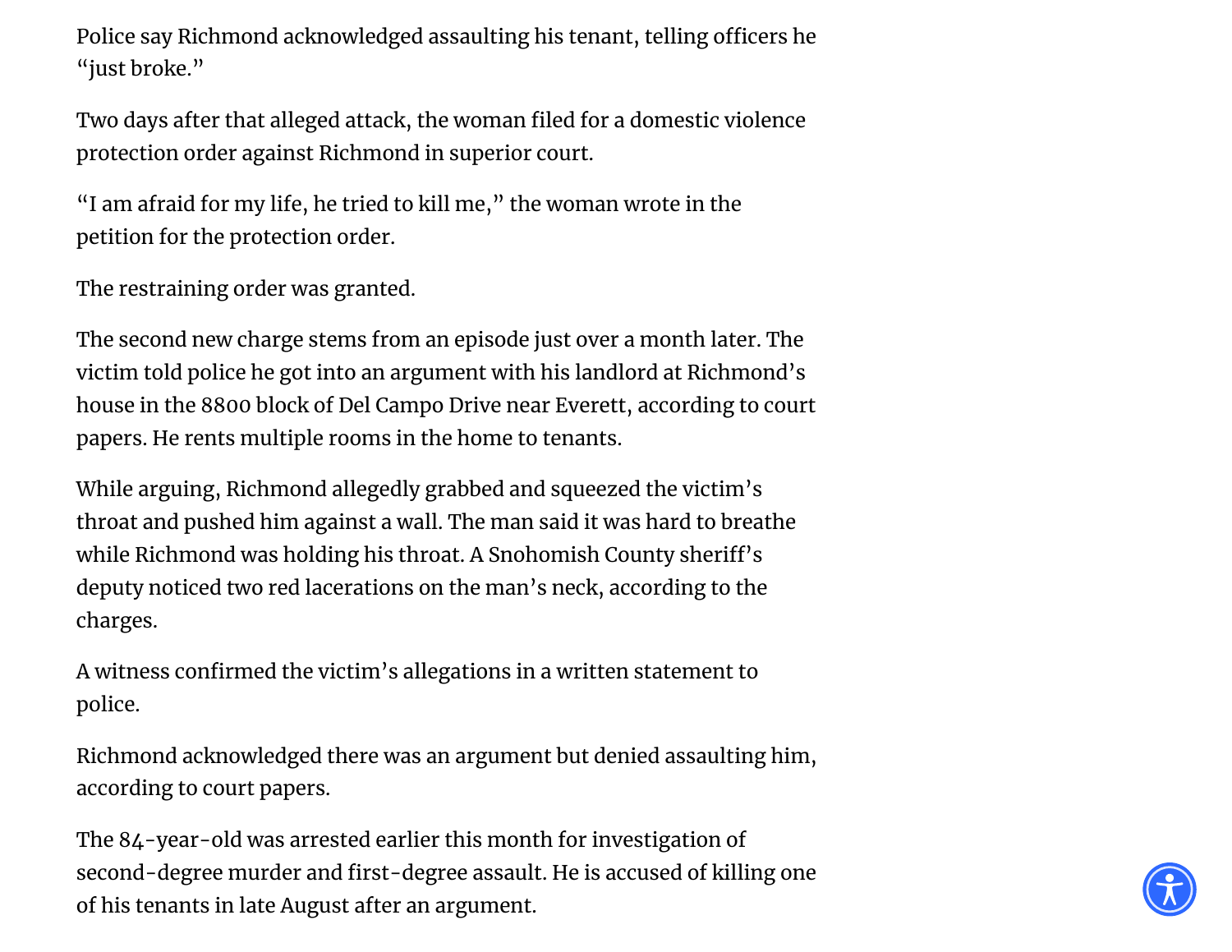The presumed victim, a 49-year-old Everett man, was last heard from on Aug. 28. Detectives had not located the man as of Monday morning, said sheriff's office spokesperson Courtney O'Keefe. Nor had they recovered a gun associated with the alleged attack.

Witnesses reported hearing gunshots the day the tenant went missing. A neighbor saw Richmond get a gray tarp, "wrap something" in the driveway and load it into the bed of his Dodge pickup, according to court papers. The neighbor later saw Richmond spread some type of "litter or absorbent" to cover up a red stain on the driveway.

Detectives are still actively investigating the case, O'Keefe said.

Before these cases, Richmond had little criminal history. He has never been convicted of a felony. He was convicted of a misdemeanor domestic violence assault in Snohomish County for a crime in 2002.

Richmond's bail for the alleged murder was set last week at \$1 million by Everett District Court Judge Pro Tempore Remy Leonard. A judge raised his bail by \$200,000 on Friday to \$1.2 million  $-$  \$100,000 each for the two new alleged offenses.

He was in custody Monday at the Snohomish County Jail.

*Jake Goldstein-Street: 425-339-3439; jake.goldstein-street@heraldnet.com. Twitter: @GoldsteinStreet.*

## **Talk to us**

You can tell us about news and ask us about our journalism by emailing [newstips@heraldnet.com](mailto:newstips@heraldnet.com) or by calling 425-339-3428.